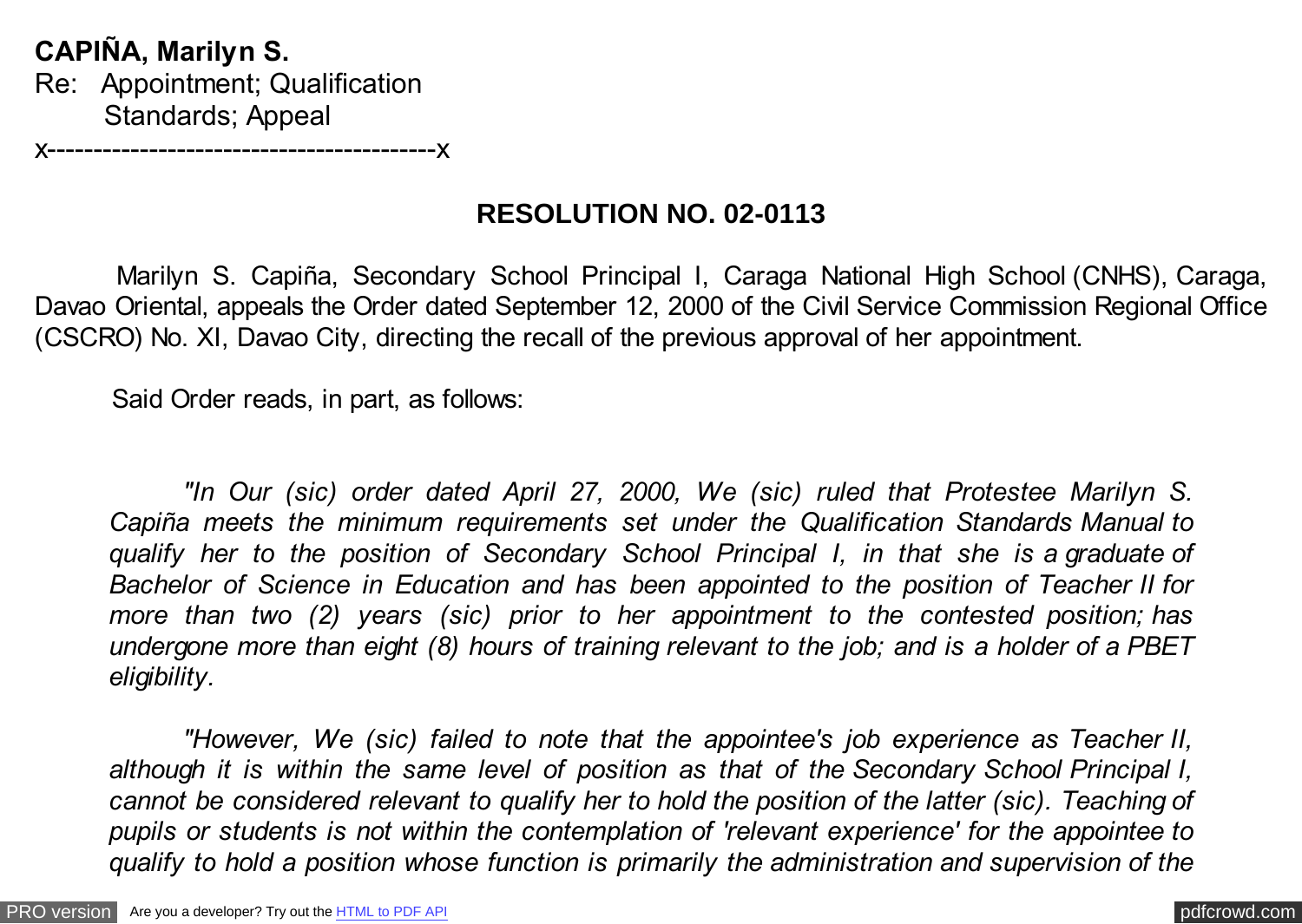*school.*

*"Furthermore, the penultimate paragraph of Section 99 of Republic Act 7160 otherwise known as the Local Government Code of 1991 requires that the Department of Education, Culture and Sports shall consult the local school board on the appointment of division superintendents, district supervisors,* school principals, *and other school officials. Record reveals that this requirement has not been satisfied by the concerned agency.*

 *"IN VIEW OF THE FOREGOING, the instant motion for reconsideration is GRANTED. Accordingly, The (sic) Civil Service Field Officer of Davao Oriental, Dir. Juanito Gamalong is hereby ordered to recall the approval of Ms. Marilyn S. Capiña's appointment as Secondary School Principal I of Caraga National High School. Caraga, Davao Oriental, foqr (sic) failure to comply with the requirements set under the Revised Qualification Standards Manual and Republic Act No. 7160. . ."*

The material allegations in the appeal are, as follows:

- *"1. THAT THE HONORABLE REGIONAL DIRECTOR COMMIT-TED ERRORS OF FACTS AND OF LAW WHICH ARE PREJUDICIAL TO THE INTEREST OF APPELLANT.*
- *"2. THAT THE HONORABLE REGIONAL DIRECTOR'S ORDER DENYING APPELLANT'S MOTION FOR RECONSIDERATION AND RECALLING HER APPOINTMENT IS NOT SUPPORTED BY THE EVIDENCE ON RECORD.*
- *"3. THAT THE HONORABLE REGIONAL DIRECTOR ERRED IN ALLOWING AND ENTERTAINING A NEW PROTEST INSPITE OF THE FACT THAT HIS ORDER OF DISMISSAL HAD BECOME FINAL AND EXECUTORY, AND HAS ALSO ERRED IN NOT RULING THAT THE SECOND PROTEST WAS FILED OUT OF TIME.*
- *"4. THAT THE REGIONAL DIRECTOR ERRED IN NOT UPHOLDING APPELLANT'S*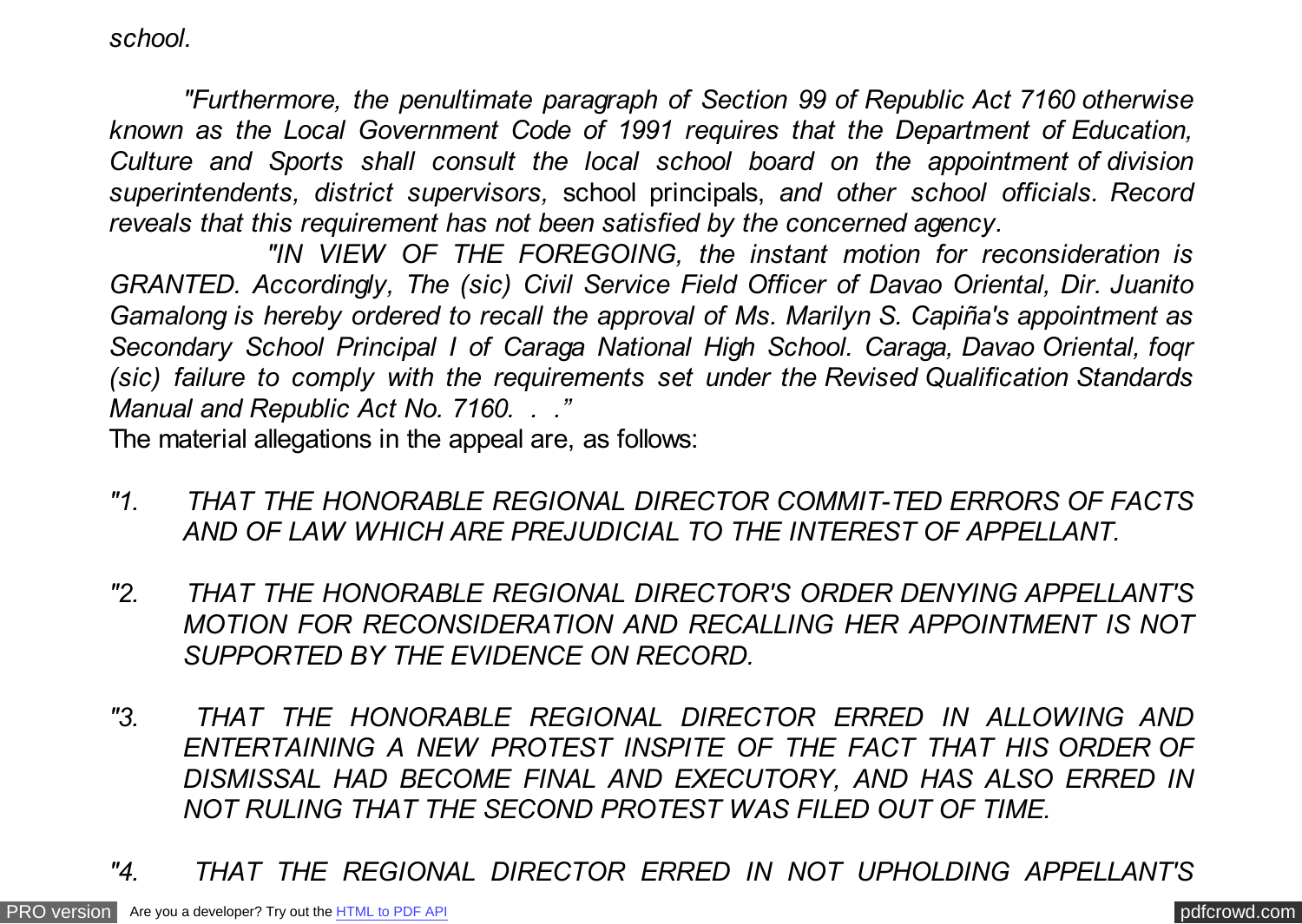## *APPOINTMENT AS SECONDARY SCHOOL PRINCIPAL I OF CARAGA NATIONAL HIGH SCHOOL."*

 The records disclose that on December 6, 1999, appellant Capiña was issued an appointment as Secondary School Principal I of the CNHS under regular permanent status. Prior to the issuance of her appointment, appellant held the position of Teacher II from January 1, 1996 up to the issuance of her appointment as Secondary School Principal I. On December 20, 1999, said appointment was approved by the Civil Service Commission-Davao Oriental Field Office. On January 4, 2000, appellant took her oath of office as Secondary School Principal I.

 Prior to the approval of said appointment by the CSC Field Office, however, Segundo S. Bugtay, Head Teacher III of CNHS, filed a protest against the appointment of appellant but the CSCRO No. XI dismissed the same in an Order dated January 6, 2000 for failure of Bugtay to comply with the procedural requirements in filing a protest.

 On January 10, 2000, Bugtay protested the appointment of appellant before the Office of the Schools Division Superintendent, Davao Oriental, but the protest was dismissed by said Office in a decision dated February 1, 2000.

 Thereafter, Bugtay filed another protest before the CSCRO No. XI but the latter again dismissed the protest in an Order dated April 27, 2000, the material portion of which reads, as follows:

 *"Since Ms. Capiña meets the minimum qualification requirements for the position of Secondary School Principal I, then the approval of her appointment by the Civil Service Field Office, Mati, Davao Oriental, is hereby upheld. The instant protest is therefore DISMISSED for lack of merit."*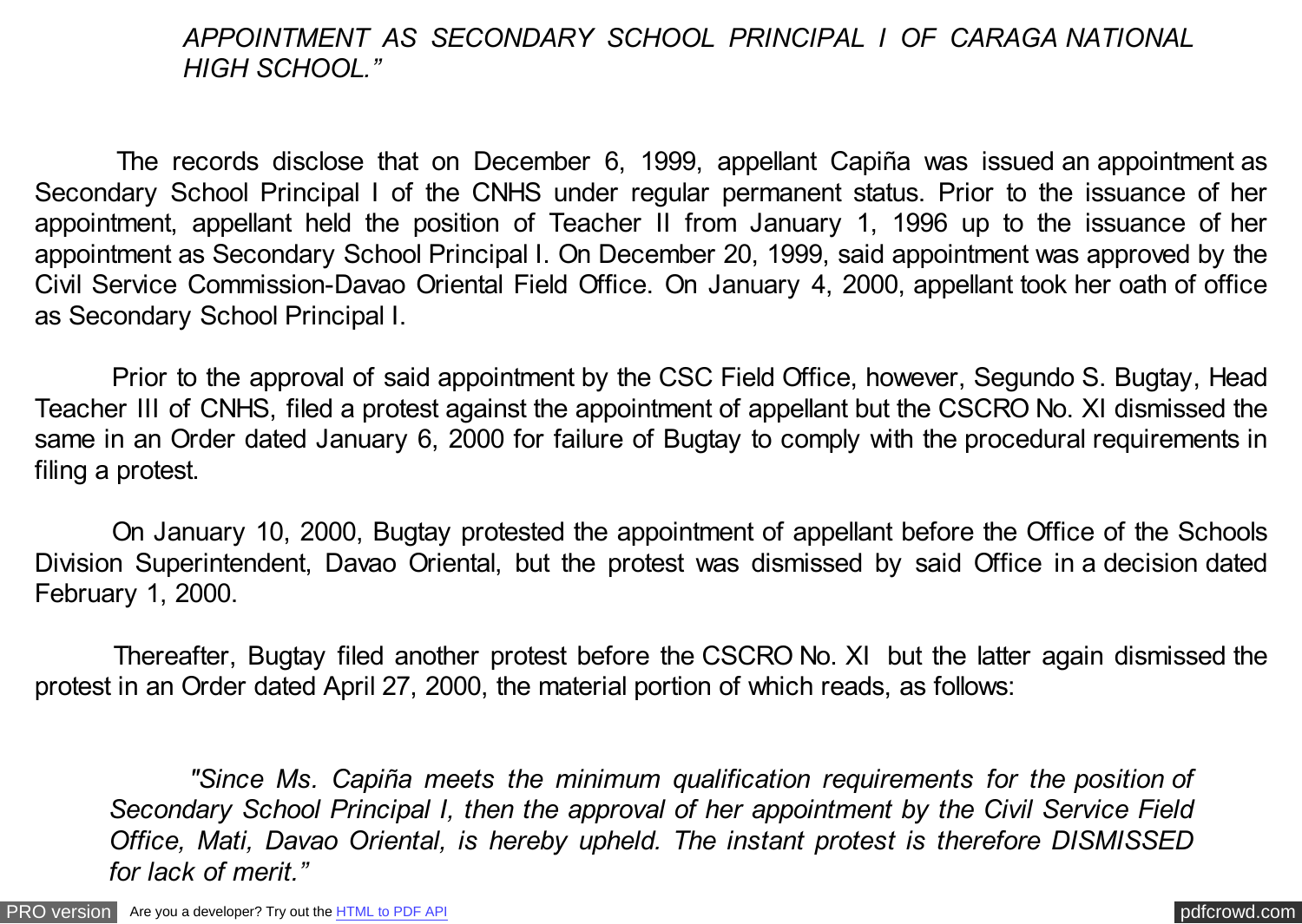Bugtay subsequently moved for the reconsideration of the aforementioned Order which the CSCRO XI granted in its Order now subject of this appeal and directed the recall of the approval of appellant's appointment. Appellant moved for a reconsideration but the same was denied in an Order dated December 4, 2000.

Hence, this appeal.

At this juncture, it must be noted that the CSCRO XI granted the motion for reconsideration of Bugtay on two grounds: 1) appellant did not meet the relevant experience requirement for appointment to the position of Secondary School Principal I; and 2) the municipal school board was not consulted before the appointment of appellant to the contested position. Hence, the main issues to be resolved are: 1) whether appellant meets the relevant experience requirement for appointment to the position of Secondary School Principal I; and 2) whether the statutory requirement of prior consultation with the municipal school board was complied with when the appointment of appellant was issued.

 Under the Revised Qualification Standards Manual, the appointee to the position of Secondary School Principal I must have at least two (2) years of relevant experience to his/her credit. In the present case, her being a Teacher II under permanent status since January 1, 1996 can be considered as relevant experience. This being the case, it would now appear that she has acquired and fully meets the minimum experience requirement for appointment as Secondary School Principal I as early as January 01, 1998.

In resolving the issue of whether there was prior consultation with the municipal school board when the appellant was issued her appointment as Secondary School Principal I, the relevant portions of **Sections 98 and 99 of the Local Government Code of 1991** must be cited, to wit:

 *"SEC. 98. Creation, Composition, and Compensation. – (a) There shall be established*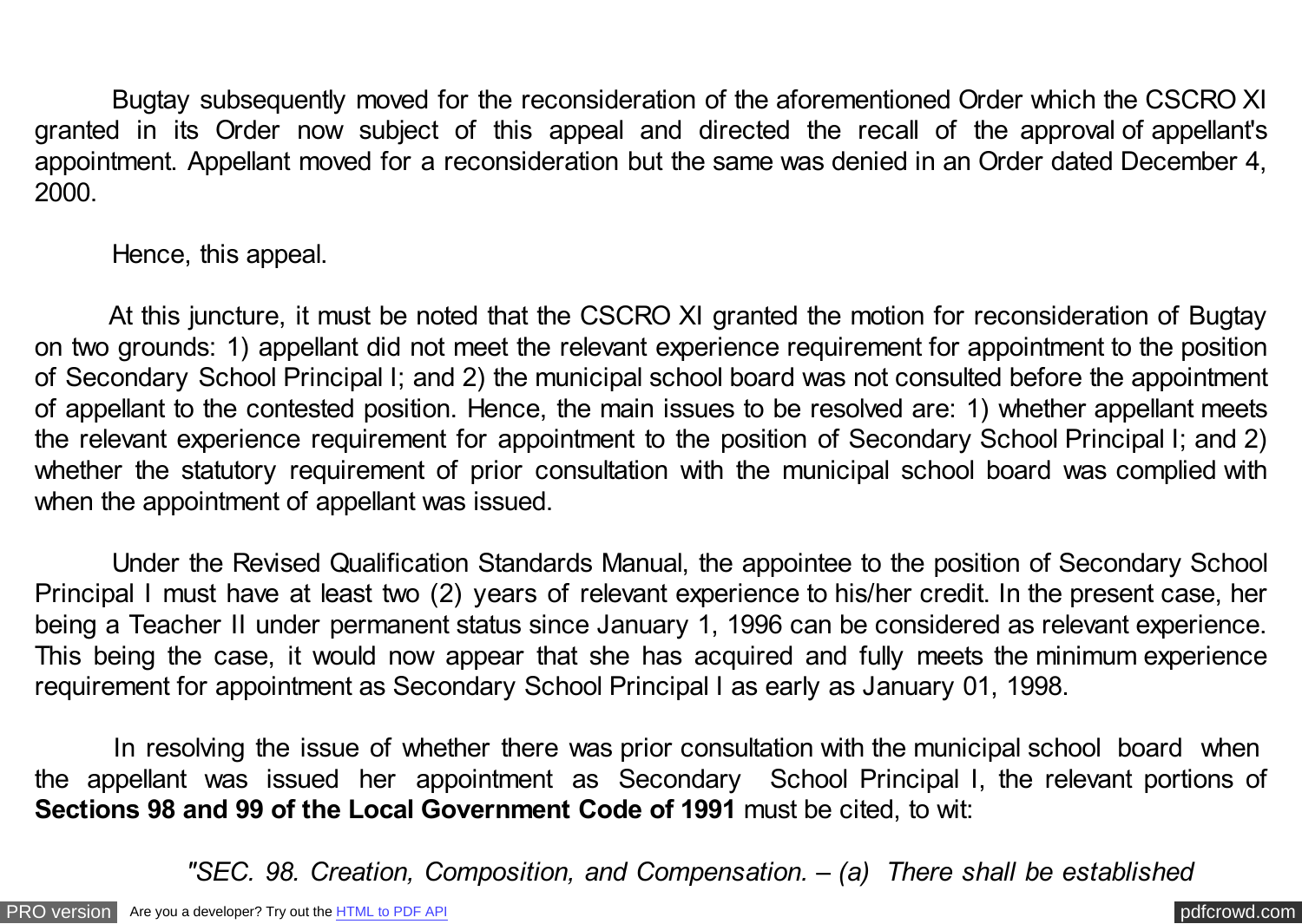*in every province, city, or municipality a provincial, city, or municipal school board, respectively.*

### *x x x*

 *"(3) The municipal school board shall be composed of the municipal mayor and the district supervisor of schools as co-chairmen; the chairman of the education committee of the sangguniang bayan, the municipal treasurer, the representative of the pederasyon ng mga sangguniang kabataan in the sangguniang bayan, the duly elected president of the municipal federation of parent-teacher association, the duly elected representative of the teachers' organizations in the municipality, and the duly elected representative of the nonacademic personnel of public schools in the municipality, as members.*

#### *x x x*

 *"SEC. 99. Functions of Local School Boards. – The provincial, city or municipal school board shall:*

#### *x x x*

 *"The Department of Education, Culture and Sports shall consult the local school board on the appointment of division superintended, district supervisors, school principals, and other school officials."*

As will be noted above, the co-chairman of the municipal school board is the district supervisor of schools. And among its members are the chairman of the committee on education of the sangguniang bayan and the representative of the *pederasyon ng mga sangguniang kabataan in the sangguniang bayan*. The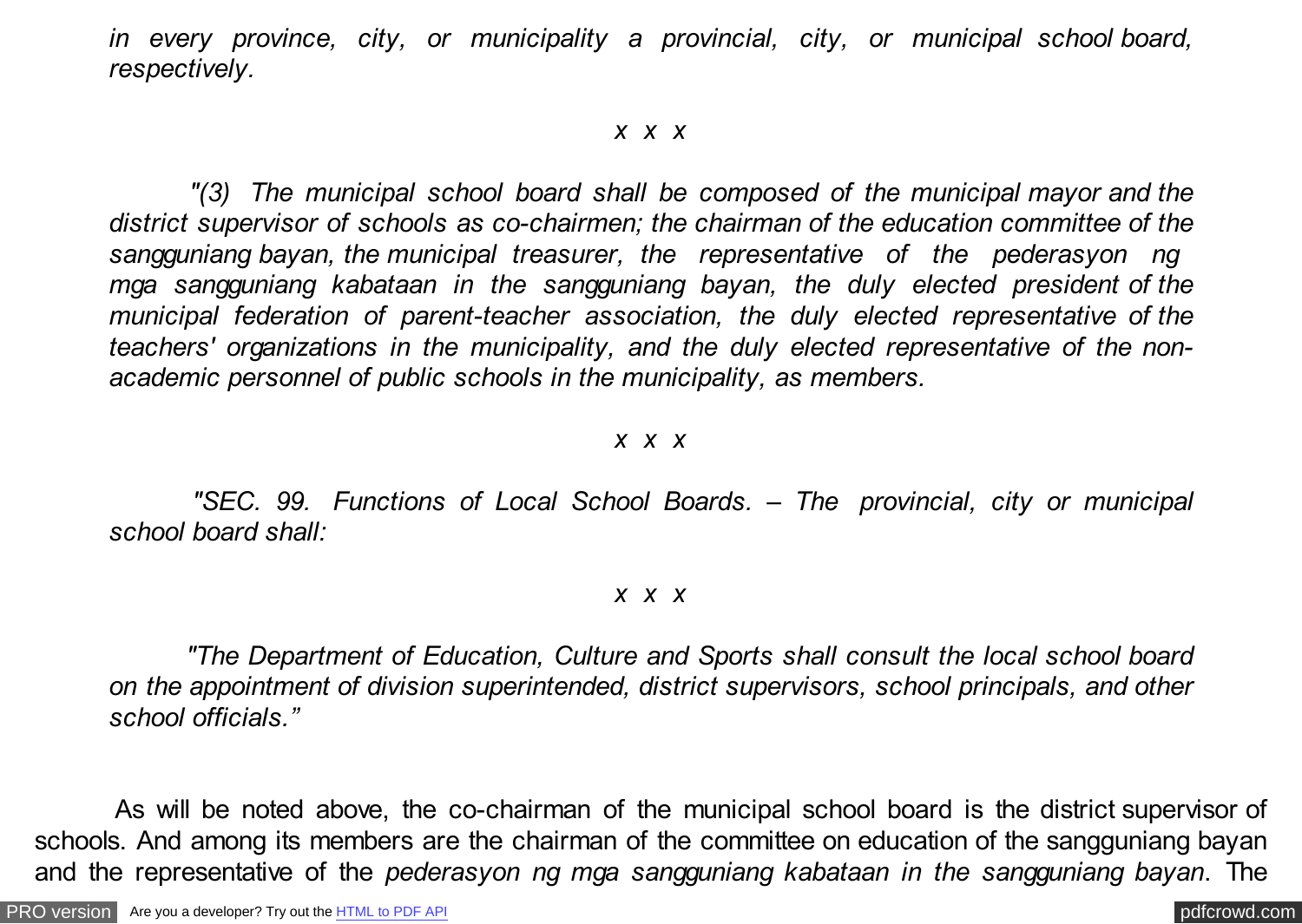records disclose that all of these persons were consulted prior to the issuance of appellant's appointment. In fact, all the members of the Sangguniang Bayan of Caraga, Davao Oriental, in a letter dated October 21, 1999, strongly endorsed the appointment of appellant, as follows:

 *"In pursuance with the provisions of the Local Government Code of 1991, particularly Rule XXIII, Article 184, Item C thereof on consultation purposes, this office endorsed (sic) and recommend (sic) the promotion and appointment of Mrs. Marilyn S. Capino for the Secondary Principal I of Caraga National High School, Caraga, Davao Oriental which was vacated by Mr. Villanueva P. Olea who retired on April 1, 1997."*

 Of course, it cannot be denied that the Schools Division Superintendent as co-chairman of the municipal school board was consulted prior to the issuance of appellant's appointment as it was she who appointed the appellant. This was reiterated in a letter dated October 27, 2000 of Schools Division Superintendent Juan E. Taloma addressed to CSCRO XI Director IV Elmer R. Bartolata which partly reads, as follows:

 *"This division hereby reiterates its appointment of Marily (sic) S. Capiña as Secondary School Principal I of the Caraga National High School on grounds already stated in Annex 'B' hereof. . .*

 *"Hence, we strongly recommend that the appointment of Mrs. Capiña remains undisturbed and be upheld as valid, lawful, binding, and duly effective."*

 On the strength of all of the foregoing facts duly established by the evidence on record, the Commission is fully convinced that there was substantial compliance with the statutory requirement of prior consultation with the municipal school board before the issuance of the appointment of appellant as Secondary School Principal I. In an analogous case, the Commission approved the appointment of an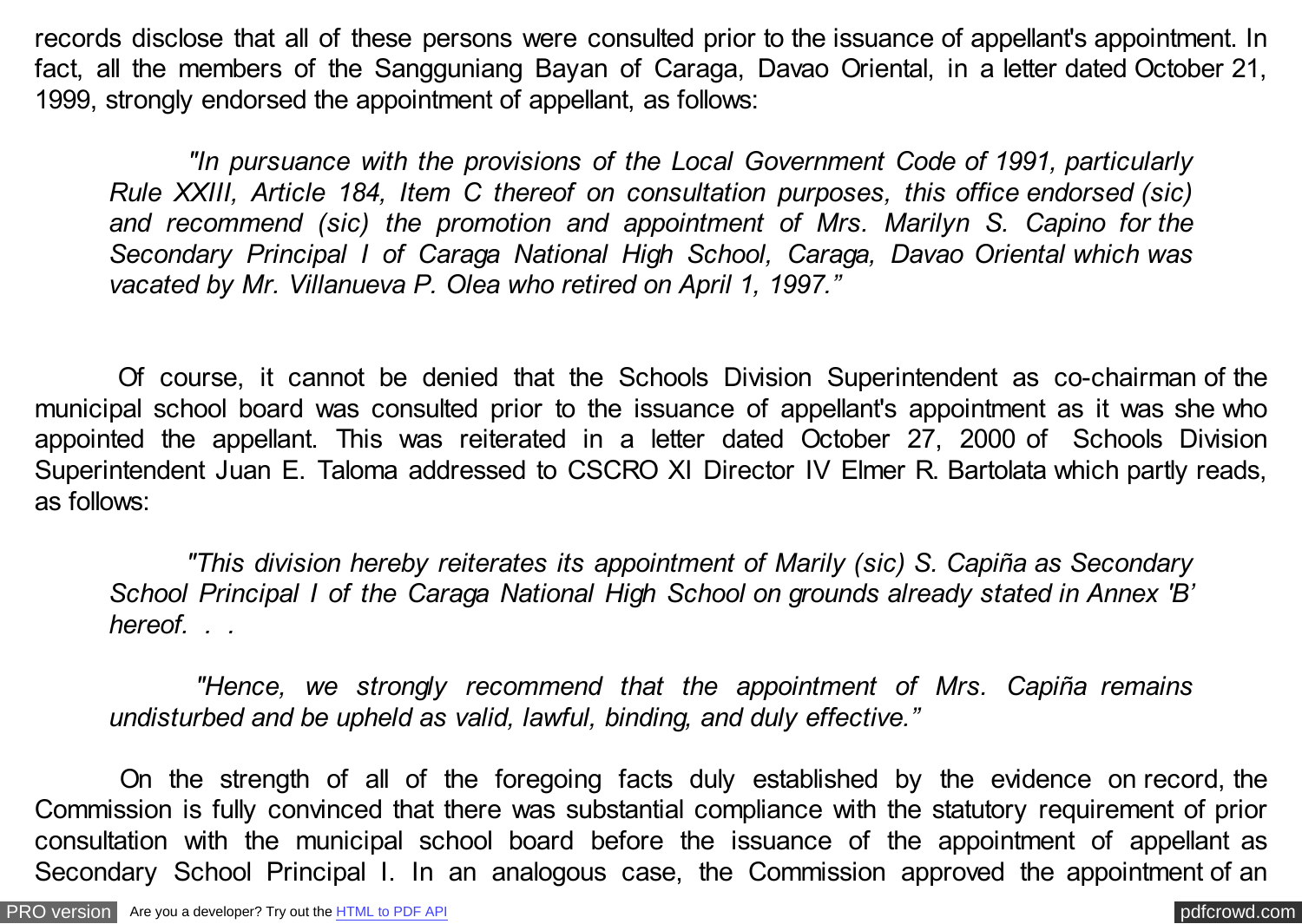appointee to the position of Schools Division Superintendent despite the fact that only the Provincial Governor, in his capacity of co-chairman of the provincial school board, was consulted before the issuance of the said appointment. This ruling is found in **CSC Resolution No. 98-2058 dated August 3, 1998** where the Commission held that:

 *"Granting arguendo that prior consultation with the Local School Board is necessary in reassignments made by the DECS, the Commission, nonetheless, finds substantial compliance with said rule when DECS Undersecretary Antonio E.B. Nachura was informed by Camarines Sur Governor Luis Villafuerte during a telephone conversation that the Provincial School Board which he heads as Chairman, 'has no objection to Mrs. Malaya's re-assignment to the Division of Camarines Sur, and that the DECS can now proceed with said assignment.*

#### *x x x*

 *"Finally, the Commission finds no merit in Dr. Osea's allegation that Resolution No. 98- 0699 'is in total revolt with the Alanis case.' It should be noted that the factual milieu of the present case is not exactly the same as that of the Alanis case. For in the Alanis case, there was absolutely no prior consultation with the Local School Board before the issuance of her appointment as Schools Division Superintendent. In the present case, however, and as earlier discussed, there was substantial compliance with the requirement of Section 99 of the Local Government Code of 1991 before Dr. Malaya was reassigned by the DECS to the Division of Camarines Sur. It is thus evident that the Alanis case finds no parallelism in the present case."*

 **WHEREFORE,** the appeal of Marilyn S. Capiña is hereby **GRANTED.** Accordingly, the appealed Orders dated September 12, 2000 and December 4, 2000 of the Civil Service Commission Regional Office No. XI are **REVERSED and SET ASIDE**.